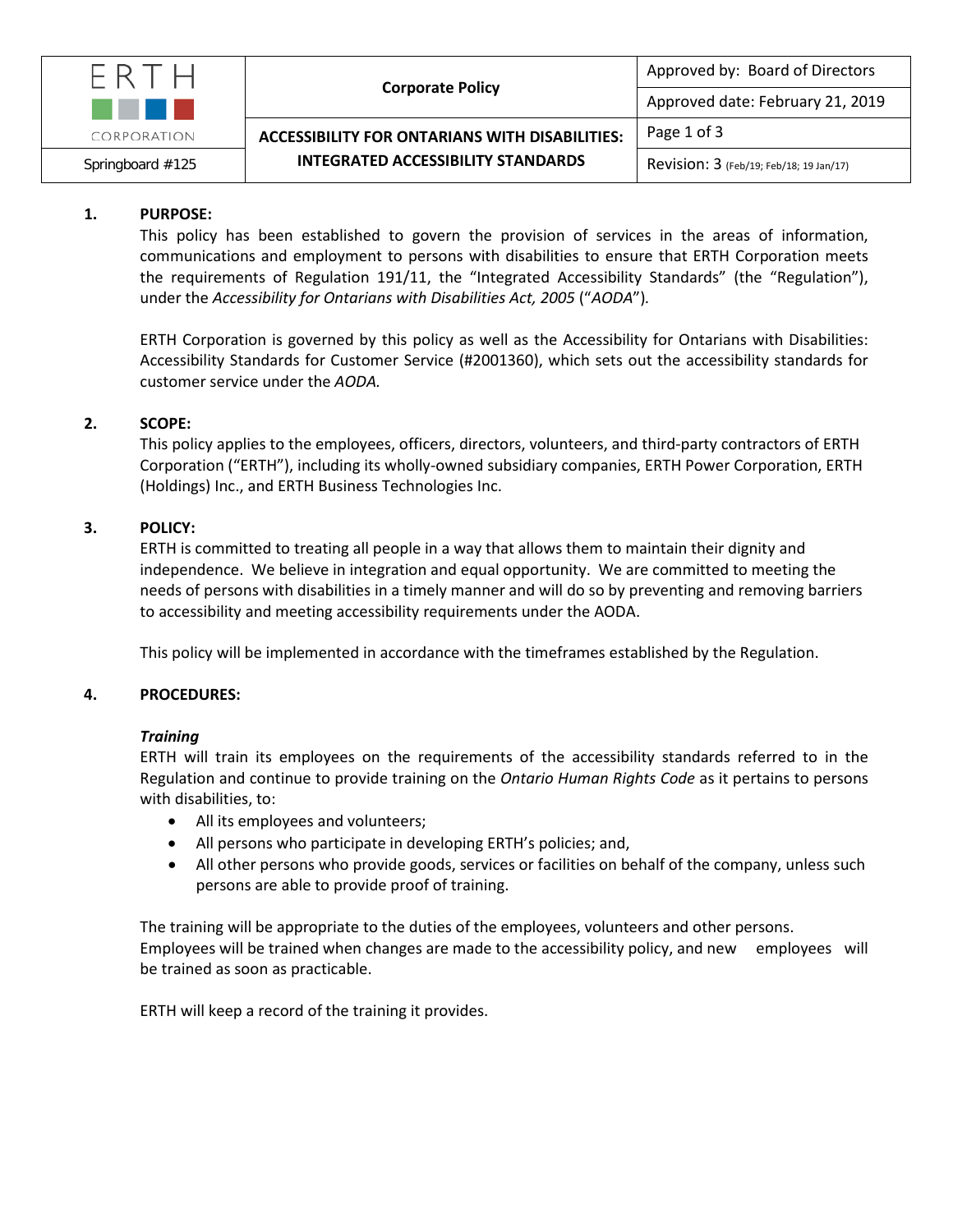

**ACCESSIBILITY FOR ONTARIANS WITH DISABILITIES:** 

Page 2 of 3

Approved by: Board of Directors

Approved date: February 21, 2019

## **Information and Communications Standards**

### *Feedback*

ERTH will ensure that its processes for receiving and responding to feedback is accessible to persons with disabilities by providing or arranging for the provision of accessible formats and communications supports, upon request.

### *Accessible Formats and Communication Supports*

Upon request, ERTH will provide or will arrange for the provision of accessible formats and communication supports for persons with disabilities in a timely manner that takes into account the person's accessibility needs due to disability.

ERTH will consult with the person making the request in determining the suitability of an accessible format or communication support.

ERTH will also notify the public about the availability of accessible formats and communication supports.

### **Employment Standards**

### *Recruitment, Assessment and Selection Process*

ERTH will notify its employees and the public about the availability of accommodation for applicants with disabilities in the recruitment process.

ERTH will notify job applicants, when they are individually selected to participate further in an assessment or selection process that accommodations are available upon request in relation to the materials or processes to be used.

If a selected applicant requests an accommodation, ERTH will consult with the applicant and provide, or arrange for the provision of, a suitable accommodation in a manner that takes into account the applicant's accessibility needs due to disability.

When making offers of employment, ERTH will notify the successful applicant of its policies for accommodating employees with disabilities.

### *Informing Employees of Supports*

ERTH will inform its employees of its policies (and changes thereto) used to support employees with disabilities, including policies on the provision of job accommodations that take into account an employee's accessibility needs due to disability. This information will be provided to new employees as soon as practicable after commencing employment.

### *Accessible Formats and Communication Supports for Employees*

Upon request from an employee with a disability, ERTH will consult with the employee to provide, or arrange for the provision of accessible formats and communication supports for information that is